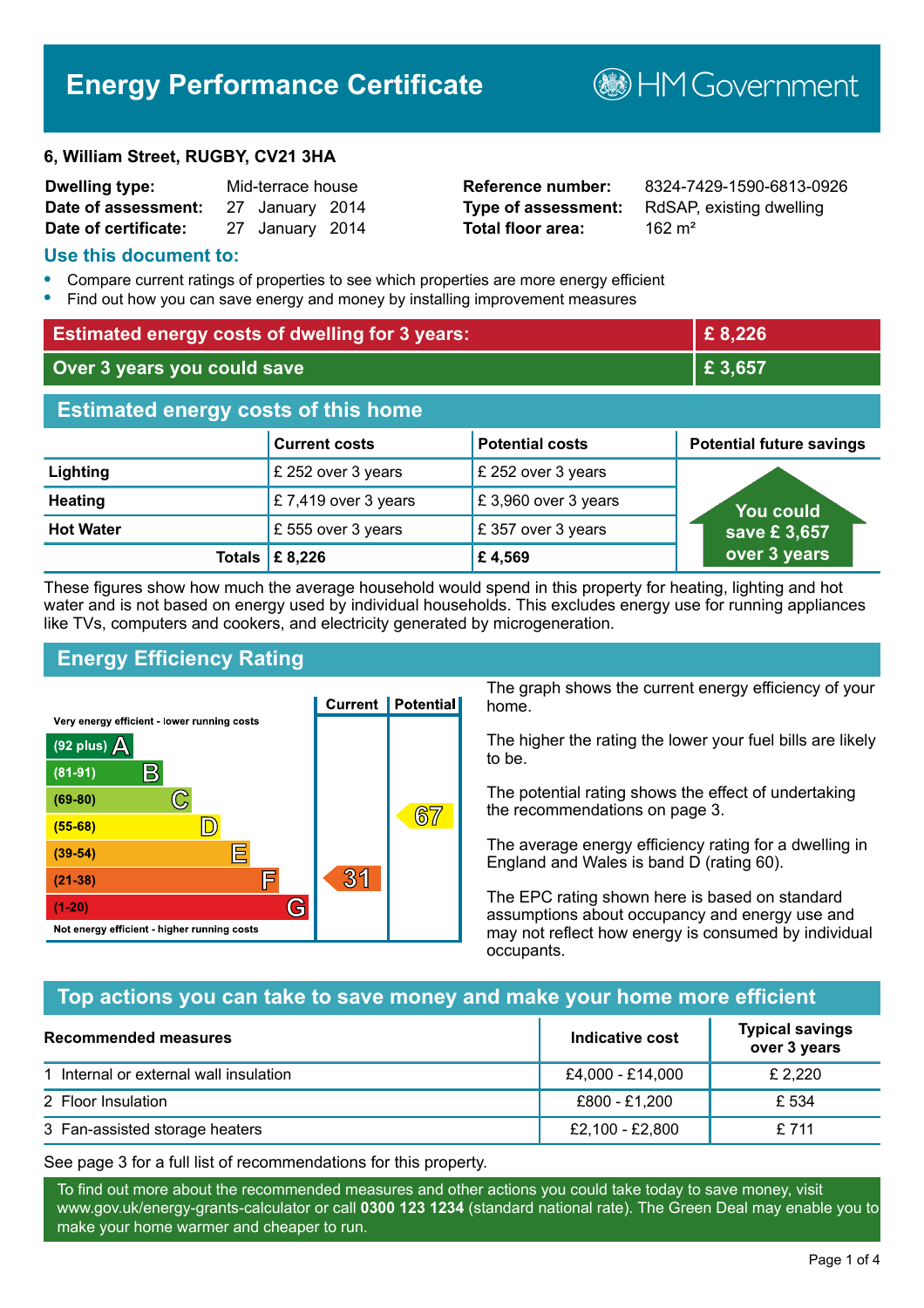# **Summary of this home's energy performance related features**

| <b>Element</b>        | <b>Description</b>                             | <b>Energy Efficiency</b> |
|-----------------------|------------------------------------------------|--------------------------|
| Walls                 | Solid brick, as built, no insulation (assumed) | ★☆☆☆☆                    |
| Roof                  | Pitched, no insulation (assumed)               | ★☆☆☆☆                    |
| Floor                 | Solid, no insulation (assumed)                 |                          |
| Windows               | Fully double glazed                            | ★★★☆☆                    |
| Main heating          | Electric storage heaters                       | ★★★☆☆                    |
| Main heating controls | Manual charge control                          | ★★☆☆☆                    |
| Secondary heating     | Room heaters, electric                         |                          |
| Hot water             | Electric immersion, off-peak                   | ★★★☆☆                    |
| Lighting              | Low energy lighting in all fixed outlets       | *****                    |

Current primary energy use per square metre of floor area: 635 kWh/m² per year

The assessment does not take into consideration the physical condition of any element. 'Assumed' means that the insulation could not be inspected and an assumption has been made in the methodology based on age and type of construction.

See addendum on the last page relating to items in the table above.

#### **Low and zero carbon energy sources**

Low and zero carbon energy sources are sources of energy that release either very little or no carbon dioxide into the atmosphere when they are used. Installing these sources may help reduce energy bills as well as cutting carbon. There are none provided for this home.

# **Your home's heat demand**

For most homes, the vast majority of energy costs derive from heating the home. Where applicable, this table shows the energy that could be saved in this property by insulating the loft and walls, based on typical energy use (shown within brackets as it is a reduction in energy use).

| <b>Heat demand</b>           | <b>Existing dwelling</b> | Impact of loft<br>insulation | Impact of cavity<br>wall insulation | Impact of solid<br>wall insulation |
|------------------------------|--------------------------|------------------------------|-------------------------------------|------------------------------------|
| Space heating (kWh per year) | 32,406                   | (6, 207)                     | N/A                                 | (10,254)                           |
| Water heating (kWh per year) | 2,326                    |                              |                                     |                                    |

You could receive Renewable Heat Incentive (RHI) payments and help reduce carbon emissions by replacing your existing heating system with one that generates renewable heat, subject to meeting minimum energy efficiency requirements. The estimated energy required for space and water heating will form the basis of the payments. For more information, search for the domestic RHI on the www.gov.uk website.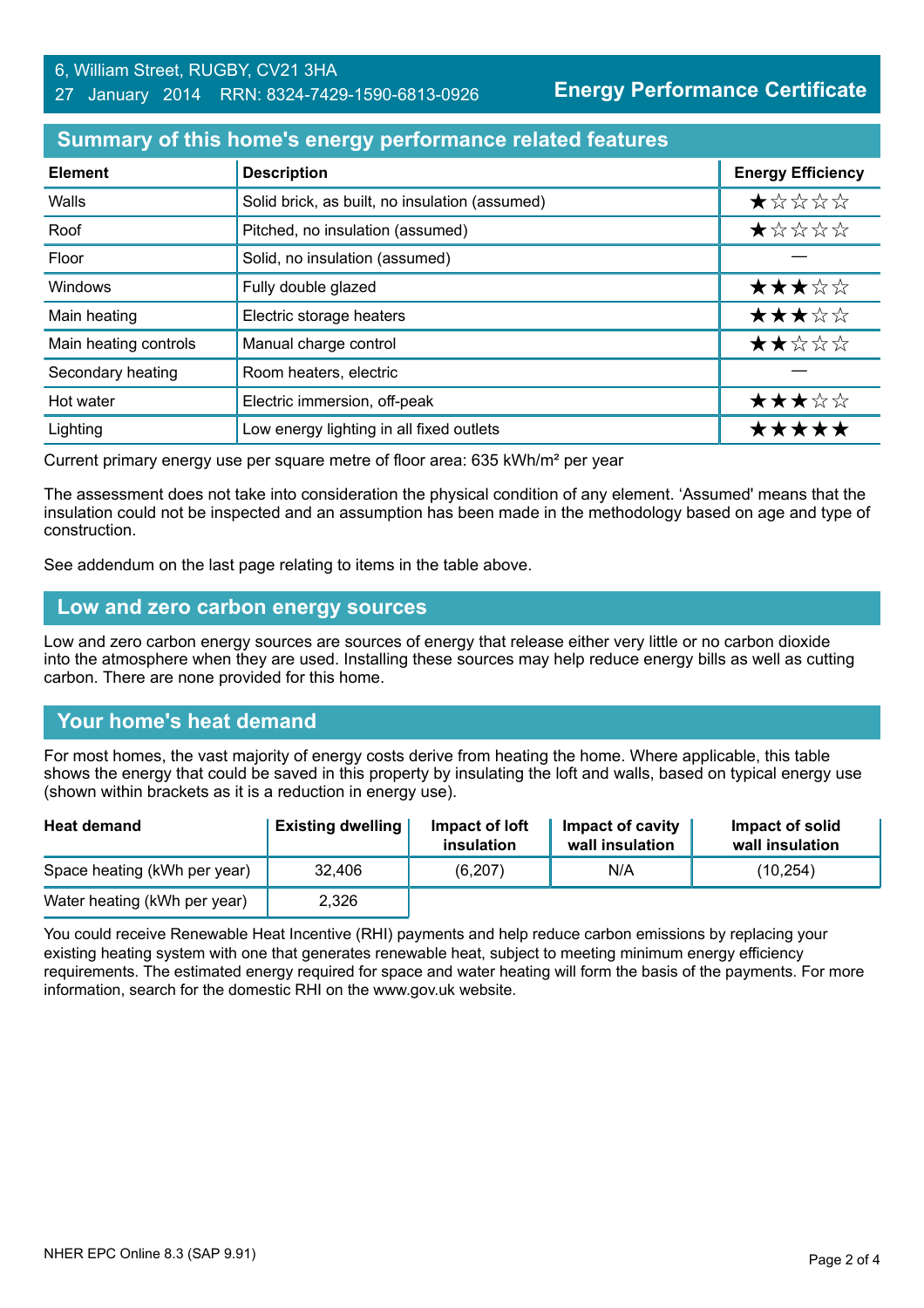#### 6, William Street, RUGBY, CV21 3HA 27 January 2014 RRN: 8324-7429-1590-6813-0926

# **Recommendations**

The measures below will improve the energy performance of your dwelling. The performance ratings after improvements listed below are cumulative; that is, they assume the improvements have been installed in the order that they appear in the table. Further information about the recommended measures and other simple actions you could take today to save money is available at www.gov.uk/energy-grants-calculator. Before installing measures, you should make sure you have secured the appropriate permissions, where necessary. Such permissions might include permission from your landlord (if you are a tenant) or approval under Building Regulations for certain types of work.

| <b>Recommended measures</b>          | Indicative cost  | <b>Typical savings</b><br>per year | <b>Rating after</b><br>improvement |
|--------------------------------------|------------------|------------------------------------|------------------------------------|
| Internal or external wall insulation | £4,000 - £14,000 | £740                               | <b>E48</b>                         |
| <b>Floor Insulation</b>              | £800 - £1,200    | £178                               | <b>E53</b>                         |
| Fan-assisted storage heaters         | £2,100 - £2,800  | £ 237                              | <b>D59</b>                         |
| Solar water heating                  | £4,000 - £6,000  | £ 63                               | <b>D60</b>                         |
| Solar photovoltaic panels, 2.5 kWp   | £9,000 - £14,000 | £ 253                              | D67                                |

# **Alternative measures**

There are alternative measures below which you could also consider for your home.

- **•** Biomass boiler (Exempted Appliance if in Smoke Control Area)
- **•** Air or ground source heat pump
- **•** Micro CHP

# **Opportunity to benefit from a Green Deal on this property**

Green Deal Finance allows you to pay for some of the cost of your improvements in instalments under a Green Deal Plan (note that this is a credit agreement, but with instalments being added to the electricity bill for the property). The availability of a Green Deal Plan will depend upon your financial circumstances. There is a limit to how much Green Deal Finance can be used, which is determined by how much energy the improvements are estimated to **save** for a 'typical household'.

You may be able to obtain support towards repairs or replacements of heating systems and/or basic insulation measures, if you are in receipt of qualifying benefits or tax credits. To learn more about this scheme and the rules about eligibility, call the Energy Saving Advice Service on **0300 123 1234** for England and Wales.